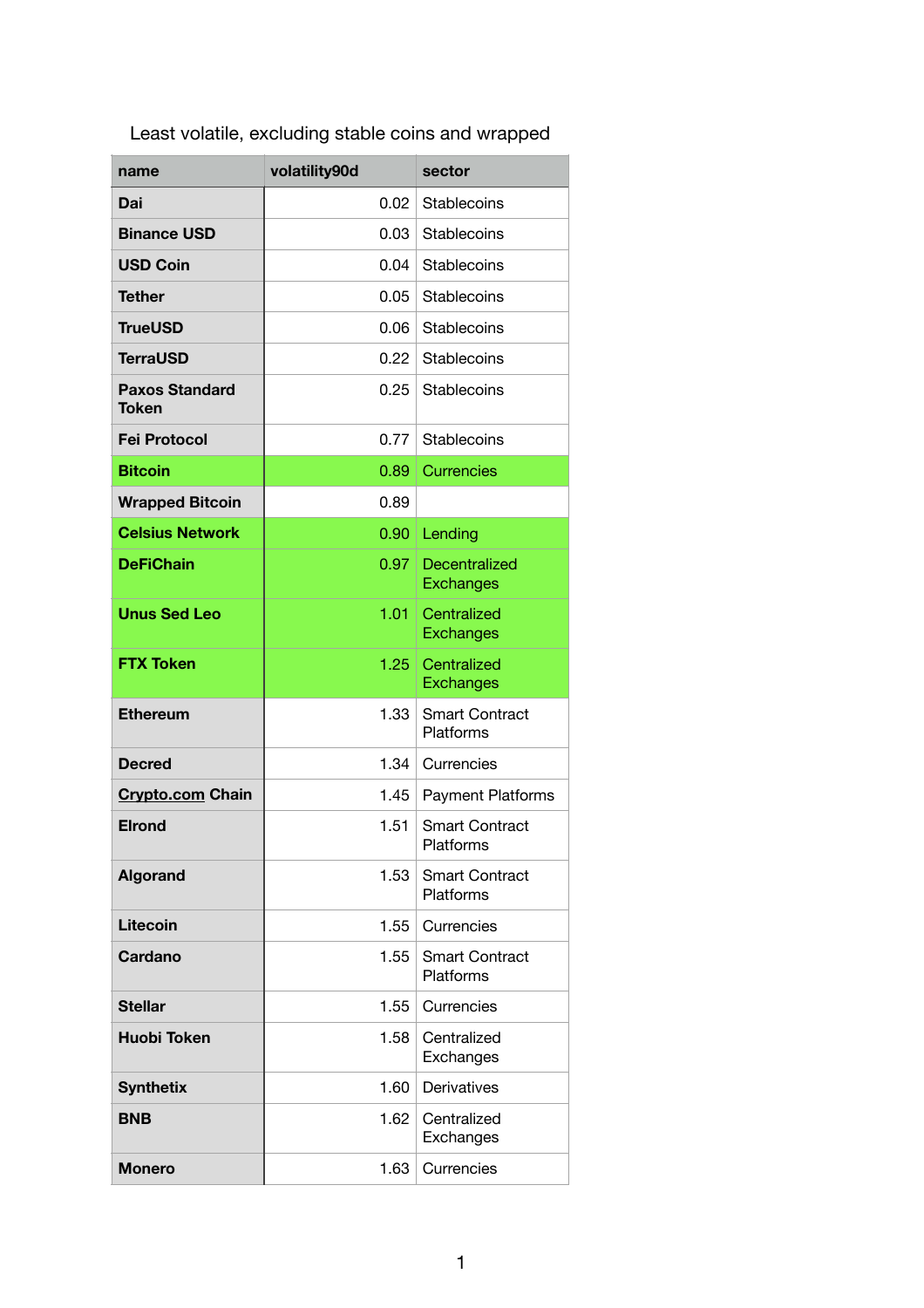| name                 | volatility90d | sector                                      |
|----------------------|---------------|---------------------------------------------|
| <b>NEM</b>           | 1.63          | <b>Smart Contract</b><br>Platforms          |
| Compound             | 1.63          | Lending                                     |
| <b>NEAR Protocol</b> | 1.65          | <b>Smart Contract</b><br>Platforms          |
| <b>Nexo</b>          | 1.70          | Lending                                     |
| <b>Polkadot</b>      | 1.70          | <b>Smart Contract</b><br>Platforms          |
| <b>Tezos</b>         | 1.73          | <b>Smart Contract</b><br>Platforms          |
| <b>Theta Fuel</b>    | 1.74          | <b>Content Creation</b><br>and Distribution |
| Aave                 | 1.74          | Lending                                     |
| <b>Uniswap</b>       | 1.75          | Decentralized<br>Exchanges                  |
| <b>Avalanche</b>     | 1.75          | <b>Smart Contract</b><br>Platforms          |
| <b>Dash</b>          | 1.76          | Currencies                                  |
| <b>Zcash</b>         | 1.77          | Currencies                                  |
| Cosmos               | 1.77          | <b>Smart Contract</b><br>Platforms          |
| <b>IOTA</b>          | 1.78          | <b>IoT</b>                                  |
| <b>Chainlink</b>     | 1.81          | Data Management                             |
| <b>Theta Network</b> | 1.81          | <b>Content Creation</b><br>and Distribution |
| Amp                  | 1.83          | Payment Platforms                           |
| <b>Bitcoin SV</b>    | 1.83          | Currencies                                  |
| <b>NEO</b>           | 1.85          | <b>Smart Contract</b><br>Platforms          |
| <b>Kusama</b>        | 1.86          | <b>Smart Contract</b><br>Platforms          |
| <b>Helium</b>        | 1.87          | <b>IoT</b>                                  |
| <b>TRON</b>          | 1.87          | <b>Smart Contract</b><br>Platforms          |
| <b>Solana</b>        | 1.91          | <b>Smart Contract</b><br>Platforms          |
| yearn.finance        | 1.95          | Asset Management                            |
| <b>Maker</b>         | 1.97          | Lending                                     |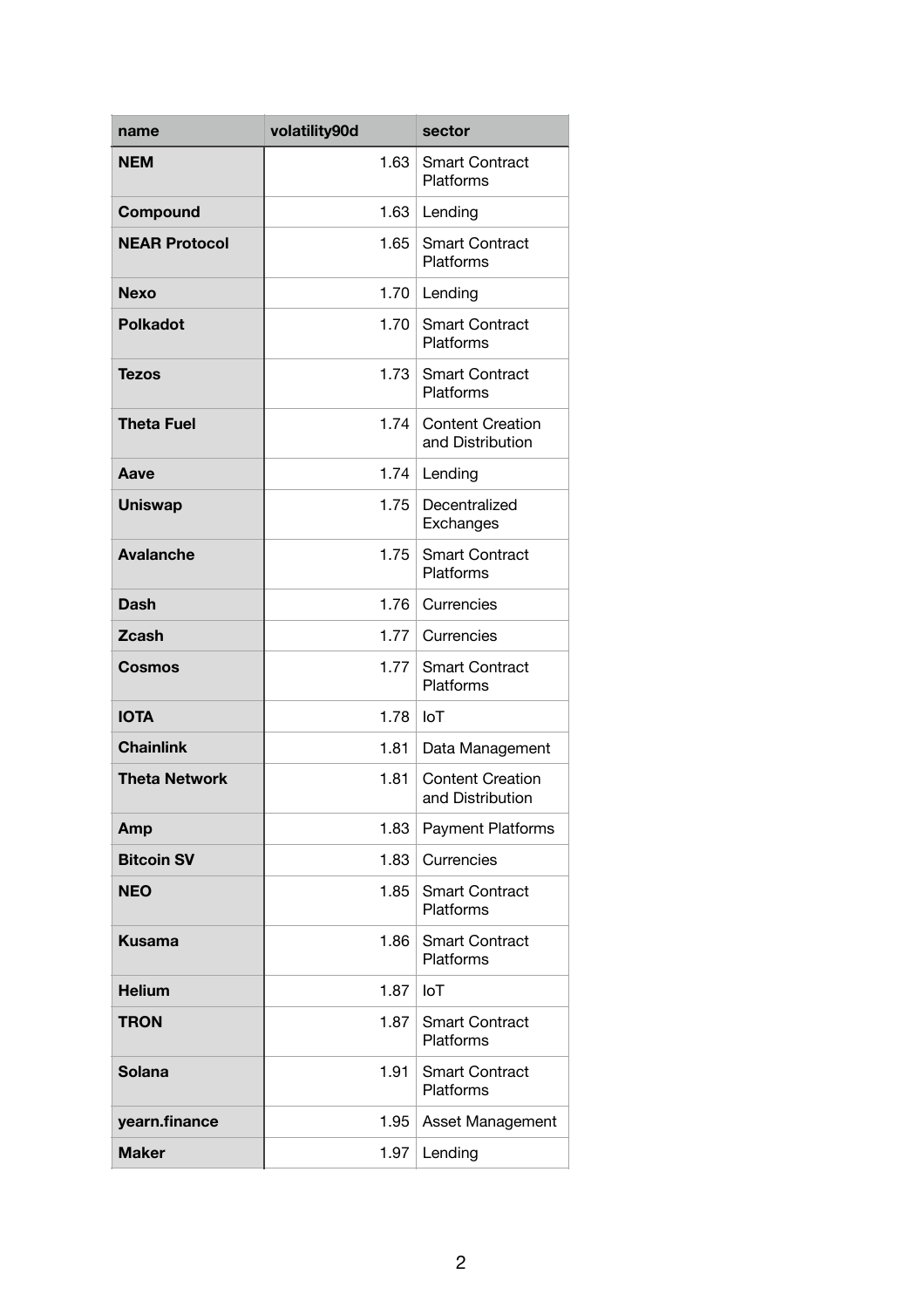| name                     | volatility90d | sector                                  |
|--------------------------|---------------|-----------------------------------------|
| <b>SushiSwap</b>         | 2.00          | Decentralized<br>Exchanges              |
| <b>Chiliz</b>            | 2.00          | Misc                                    |
| Hedera<br>Hashgraph      | 2.03          | <b>Smart Contract</b><br>Platforms      |
| <b>VeChain</b>           | 2.04          | <b>Smart Contract</b><br>Platforms      |
| <b>Bitcoin Cash</b>      | 2.05          | Currencies                              |
| <b>Zilliga</b>           | 2.06          | <b>Smart Contract</b><br>Platforms      |
| <b>Filecoin</b>          | 2.06          | File Storage                            |
| <b>PancakeSwap</b>       | 2.06          | Decentralized<br>Exchanges              |
| <b>Decentraland</b>      | 2.08          | Virtual and<br><b>Augmented Reality</b> |
| <b>XRP</b>               | 2.12          | Currencies                              |
| <b>Waves</b>             | 2.15          | <b>Smart Contract</b><br>Platforms      |
| Terra                    | 2.16          | Payment Platforms                       |
| <b>THORChain</b>         | 2.17          | Decentralized<br>Exchanges              |
| <b>Enjin Coin</b>        | 2.20          | Gaming                                  |
| <b>Bitcoin Gold</b>      | 2.25          | Currencies                              |
| <b>Ethereum Classic</b>  | 2.36          | <b>Smart Contract</b><br>Platforms      |
| <b>BitTorrent</b>        | 2.38          | Misc                                    |
| <b>EOS</b>               | 2.39          | <b>Smart Contract</b><br>Platforms      |
| Polygon                  | 2.71          | Scaling                                 |
| Holo                     | 2.79          | Application<br>Development              |
| <b>Stacks</b>            | 2.89          | <b>Smart Contract</b><br>Platforms      |
| <b>Telcoin</b>           | 2.91          | Payment Platforms                       |
| <b>Internet Computer</b> | 3.06          | <b>Smart Contract</b><br>Platforms      |
| <b>Dogecoin</b>          | 3.15          | Currencies                              |
| <b>MIR COIN</b>          |               |                                         |